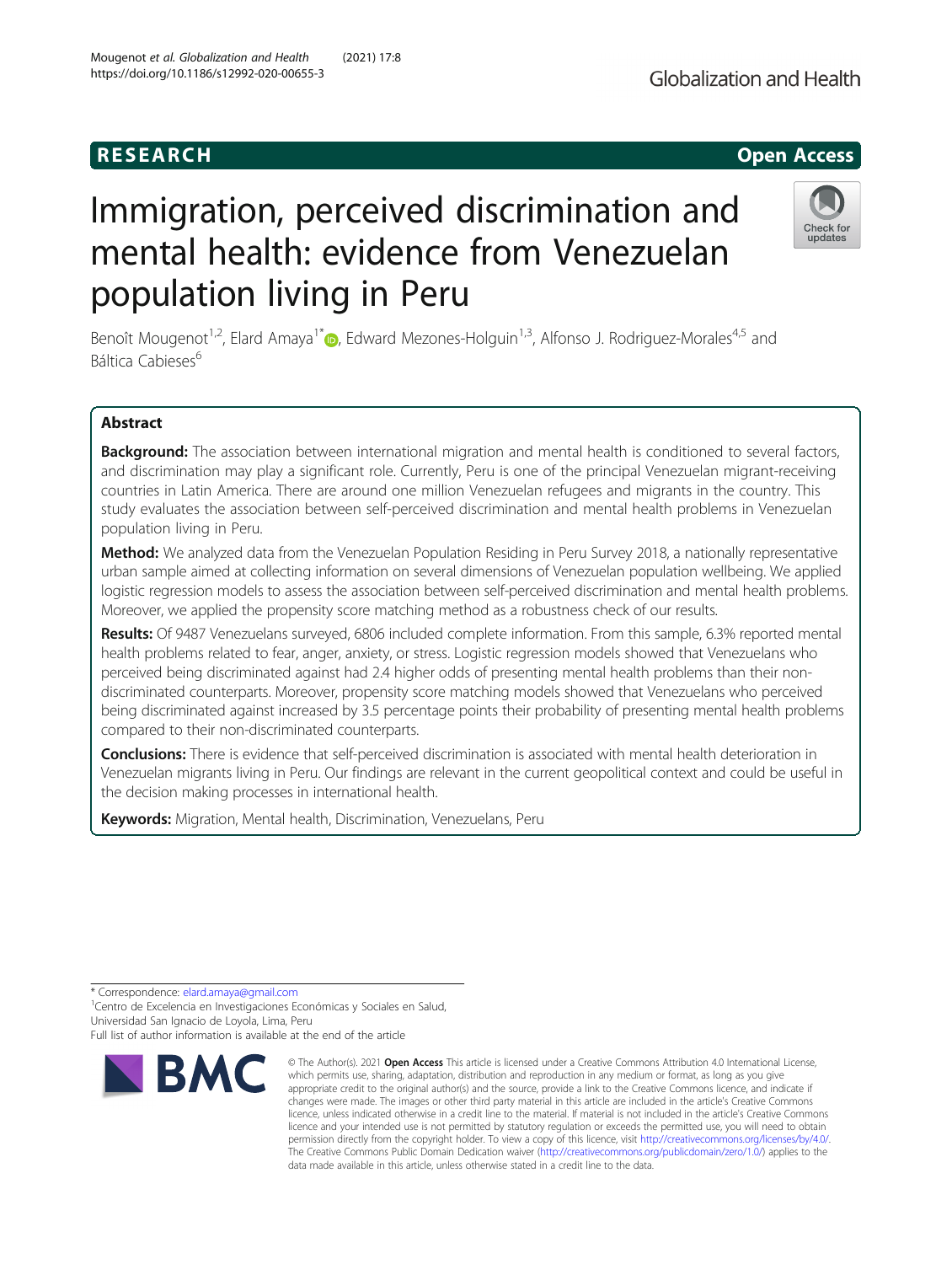# Background

International migration is a complex phenomenon that involves a multiplicity of economic, social and security contents given an increasingly interconnected world. The lives of international migrants are challenging and several social factors can affect their wellbeing during transit and settlement [\[1](#page-7-0), [2](#page-7-0)]. Many migrants labor in informal jobs associated with human rights violations, undignified wages, and exploitation; and many live in low quality and overcrowded households [\[2,](#page-7-0) [3](#page-7-0)]. They have limited healthcare access, and many of them fear using the healthcare system when required [\[1\]](#page-7-0). They also experience multiple types of discrimination when trying to integrate into the host society [\[4,](#page-7-0) [5\]](#page-7-0). Consequently, the study of discrimination as a factor that affects the health of international migrants is a highly important matter.

Since the 2000s, international migration flows in Latin America have shown changes in direction and intensity. Currently, the "Venezuelan phenomenon" has brought essential repercussions in the region. The Venezuelan migration process is based on three phases, shifting from a migrant-receiving to a migrant-sending country [\[6](#page-7-0)]. The first phase began in 2000 after Hugo Chávez won the presidential election and implemented the "Socialism of the Twenty-First Century". Venezuelans from the upper classes emigrated to developed countries, given their disagreements with Chavez's radical reforms. The second phase corresponds to the end of the Latin American commodity growth. Venezuelan economy entered a great recession and migrant profile shifting, people from lower classes migrated to geographically proximate countries, such as Colombia. Finally, the third phase of migration began in 2015, after the election of Nicolas Maduro as president. The collapse of the Venezuelan economic leads to a severe humanitarian crisis, including a lack of food security and a broken public health system [\[6\]](#page-7-0). The current phase has to Peru as one of the principal migrant-receiving, with around one million Venezuelan migrants [\[7](#page-7-0)], significantly higher than internal migration flows [\[8](#page-7-0)]. Consequently, the Venezuelan migratory phenomenon is a unique and novel that deserves special attention and research.

The association between international migration and mental health is conditioned to several factors, and selfperceived discrimination may play a significant role. International migration has been discussed as a potential risk factor for mental health illness [[9,](#page-7-0) [10\]](#page-7-0). Besides psychiatric illness, psychosocial factors may play a role in immigrants' subjective wellbeing [\[9](#page-7-0), [10\]](#page-7-0). Indeed, the literature suggests some plausible mechanisms to explain why there might be a higher prevalence of mental health illness in some vulnerable migrant groups [[11](#page-7-0)–[13](#page-7-0)]. Conflict and migration-related experiences, socioeconomic disadvantage, social marginalization, and a sense of sacrifice and sadness are critical elements for explaining this health disadvantage  $[12-15]$  $[12-15]$  $[12-15]$  $[12-15]$  $[12-15]$ . Evidence suggests that self-perceived discrimination among migrants profoundly affects their physical and psychological wellbeing in European and Asian countries [[16](#page-7-0)–[21](#page-7-0)]. In general, the relationship between the risk of mental illness and international migration continues to be complicated and difficult to disentangle. However, for Latin America, discrimination seems to be one of the main factors that could explain this problem.

Considering the above, this study aims to evaluate the association between self-perceived discrimination and mental health problems in the Venezuelan population living in Peru. The findings may help policymakers in a context where flows of Venezuelan migration may grow in coming years, as a complex humanitarian crisis is taking place in the region due to the largest Venezuelan exodus in history.

# Methods

#### Design and data sources

We carried out a secondary cross-sectional analysis based on data from the 2018 Venezuelan Population Residing in Peru Survey (ENPOVE-2018), designed by the National Institute of Statistics and Informatics of Peru. The ENPOVE-2018 included a nationally representative urban sample of six Peruvian regions (Tumbes, La Libertad, Arequipa, Cusco, Lima, and Callao), which were selected since they reported the highest flows of Venezuelan migration. Likewise, the survey collected information on several dimensions of the Venezuelan population's wellbeing, such as demographics, socioeconomic status, immigration status, discrimination, and violence characteristics. Data were collected from 26 November 2018 to 31 December 2018 through structured questionnaires applied by trained interviewers at home with every household member. The response rate was 99.6%.

#### Population, sampling, and sample

The ENPOVE-2018 survey involved 3611 households and 9487 Venezuelans residing in Peru. This survey used a probabilistic, stratified, and region-independent sampling, where sampling units were blocks and households with Venezuelan residents. Our study included only the working-age population (aged 14+ years) with health indicators available, including mental health characteristics. We also excluded the population with missing labor-income values.

#### Variables and measures

The outcome variable was the presence of mental health problems defined by the survey as adverse emotional and psychological reactions such as fear, anger, anxiety,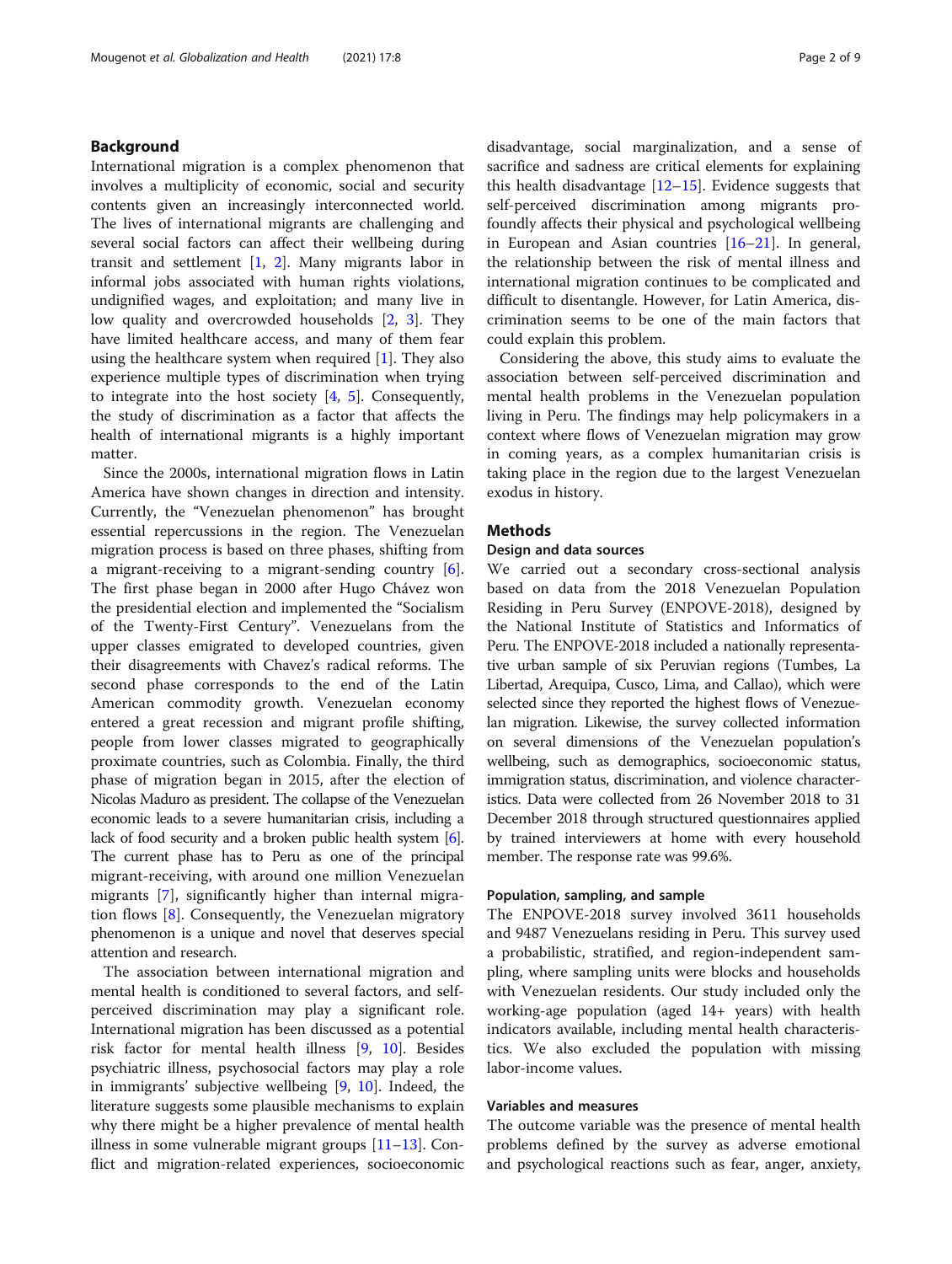or stress. This self-reported variable was built through a question with a binary answer (yes/no): "Since your arrival in Peru: Did you present with any problem associated with fearing, anger, anxiety, stress or similar?"

The main exposure was the self-perception of discrimination for being a Venezuelan immigrant. This selfreported variable was collected through a question with binary answer (yes/no): "Have you been discriminated against for Venezuelan immigrant status since your arrival in Peru?"

Moreover, we included the following control variables: sex (binary: male/female), age groups (ordinal in tertiles), marital status (binary: married or living together/other), minimum wage (binary: yes/no), education level (ordinal: no education/primary/secondary/tertiary), time spent in the country since arrival (ordinal: 6 months/6–12 months/+ 12 months in Peru), socioeconomic status constructed by INEI (ordinal: lower/middle/higher), and perceived social support (binary: yes/no).

#### Statistical analysis

All analyses were performed in Stata 15.0® (StataCorp, College Station, Texas, US) considered sampling weights [[22\]](#page-7-0). We describe numeric variables using mean  $+$  standard deviation and categorical variables using relative/absolute frequencies. We tested a preliminary association between self-perceived discrimination and mental health problems by Pearson's Chi-Squared test. The same procedure was done to show the association between control and outcome variables.

To assess the association between self-perceived discrimination and mental health problems, we estimated prevalence odds ratios with their 95% confidence intervals (CI) using logistic regression models at crude (cOR) and adjusted (aOR) by statistical ( $p$ -value under 0.2 in bivariate analysis) and epidemiological criteria (according to the classic confounding definition) [[23\]](#page-7-0). In adjusted models, the minimum wage was not included due to collinearity with socioeconomic status. Moreover, we estimated marginal effects to measure changes in the likelihood of mental health problems given selfperceived discrimination. We considered statistically significant coefficients for a  $p < 0.05$ .

Finally, we performed a propensity score matching (PSM) [[24](#page-7-0), [25](#page-7-0)] approach as a robustness check. PSM approach is a useful technique to minimize selection bias arising from observable variables. In our analysis, the PSM allowed us to compare discriminated and non-discriminated Venezuelan immigrants with similar characteristics. We used different matching algorithms [\[24](#page-7-0), [26\]](#page-7-0), namely nearest neighbor matching, five nearest neighbor matching, radius matching, and kernel matching. Several studies suggest using kernel matching as the main statistic estimator and the rest as a sensitivity analysis [\[27](#page-7-0), [28](#page-7-0)].

# Results

# Sample characteristics

Of 9487 Venezuelans surveyed, 7939 were working-age population, and full information was available for 6806 of them, represented 85.7% of the working-age sample (Descriptive characteristics of the non-included sample are in A[1](#page-6-0) Table). From the final sample, 39% have perceived discrimination due to their migration status, and 6.3% reported at least one mental health problem related to fear, anger, anxiety or stress. The mean age was  $30.8 \pm 0.2$ , 58% were male, 57% were married or living with their partner, and around 85% completed at least a secondary educational level. The mean monthly salary-income was  $1116 \pm 14.4$  soles (approximately US\$329), 33% earn less than minimum wage, around 30% had spent at least one year in Peru, only 1.4% had received social support from any institution in the country; and 11.9, 55.3 and 32.7% were qualified in the lower, middle and higher socioeconomic status, respectively (Table [1\)](#page-3-0).

#### Differences by mental health problems

We found a significant association between mental health problems and self-perceived discrimination. Venezuelans who perceived being discriminated against showed a higher prevalence of mental health problems than their non-discriminated counterparts  $(p < 0.001)$ . Moreover, we found a significant association between mental health problems and sex; female Venezuelans reported a higher prevalence of mental health problems than male counterparts  $(p < 0.001)$  (Table [2\)](#page-4-0).

# Association between perceived discrimination and mental health

In the unadjusted logistic regression model, Venezuelans who perceived being discriminated against had higher odds of reporting mental health problems than those who did not perceive discrimination (cOR:2.50, 95%CI: 1.77–3.53). This result was similar in statistical (aOR: 2.35, 95%CI:1.67–3.30) and epidemiological (aOR:2.39, 95%CI:1.69–3.37) adjusted models (Table [3](#page-4-0)). Other variables associated with mental health problems were sex and socioeconomic status. Findings from crude prevalence odds ratios are in [A2](#page-6-0) Table.

The marginal effects showed that Venezuelans who perceived being discriminated against had a 5% higher probability of presenting a mental health problem compared to those who did not perceive discrimination  $(p < 0.001)$  (Table [3\)](#page-4-0).

# Effect of perceived discrimination on mental health, propensity score matching

In our analysis, PSM models successfully reduced selection bias due to measured confounders from 5 to 1% in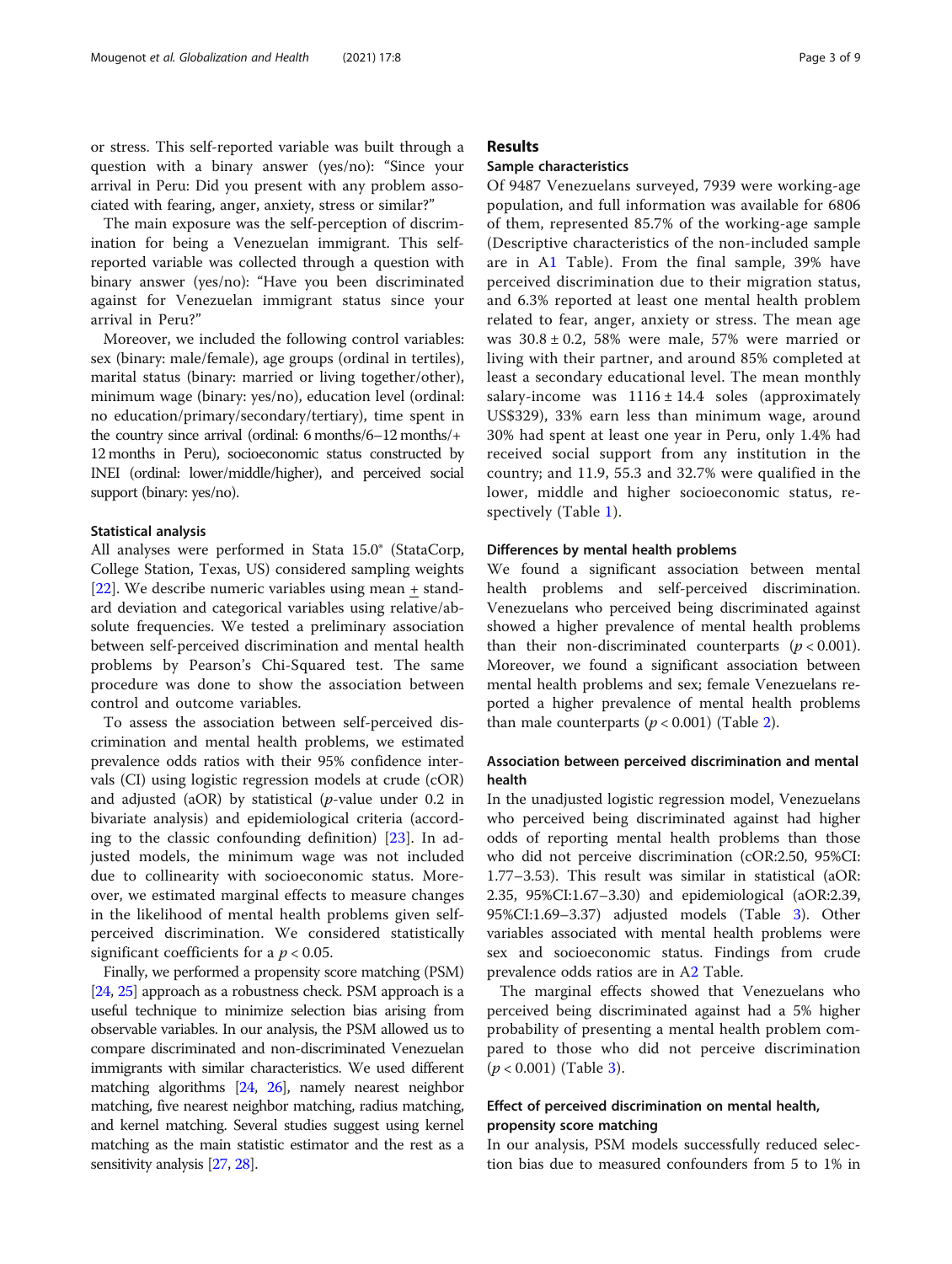# <span id="page-3-0"></span>Table 1 Characteristics of Venezuelans living in Peru

| Characteristics                | Sample size | Percentage <sup>a</sup> | 95% CI         |
|--------------------------------|-------------|-------------------------|----------------|
| Mental Health problems         |             |                         |                |
| No                             | 6459        | 93.70                   | [91.86, 95.14] |
| Yes                            | 347         | 6.30                    | [4.86, 8.14]   |
| Perceived discrimination       |             |                         |                |
| No                             | 4232        | 60.97                   | [58.22, 63.65] |
| Yes                            | 2574        | 39.03                   | [36.35, 41.78] |
| Sex                            |             |                         |                |
| Female                         | 2883        | 42.66                   | [41.09, 44.25] |
| Male                           | 3923        | 57.34                   | [55.75, 58.91] |
| Age groups                     |             |                         |                |
| $14 - 26$                      | 2539        | 38.12                   | [36.06, 40.22] |
| $27 - 33$                      | 2117        | 29.98                   | [28.18, 31.84] |
| $34 - 78$                      | 2150        | 31.90                   | [29.89, 33.98] |
| Age (Years) <sup>b</sup>       |             | $30.8 + 9.3$            |                |
| Marital status                 |             |                         |                |
| Other                          | 2906        | 42.87                   | [40.65, 45.11] |
| Married or living with partner | 3900        | 57.13                   | [54.89, 59.35] |
| Educational level              |             |                         |                |
| Basic                          | 1032        | 14.82                   | [12.95, 16.90] |
| Secondary                      | 2913        | 43.27                   | [40.87, 45.71] |
| Tertiary                       | 2861        | 41.91                   | [39.64, 44.21] |
| Minimum wage                   |             |                         |                |
| < minimum wage                 | 2565        | 32.52                   | [30.41, 34.71] |
| $\geq$ minimum wage            | 4241        | 67.48                   | [65.29, 69.59] |
| Monthly salary <sup>b</sup>    |             | $1116 + 538$            |                |
| Time living in Peru            |             |                         |                |
| 6 months                       | 2459        | 30.90                   | [28.66, 33.24] |
| 6-12 months                    | 2969        | 44.83                   | [42.52, 47.17] |
| $+12$ months                   | 1378        | 24.26                   | [21.94, 26.75] |
| Perceived social support       |             |                         |                |
| No                             | 6622        | 98.62                   | [98.10, 99.00] |
| Yes                            | 184         | 1.38                    | [1.00, 1.90]   |
| Socio-economic status          |             |                         |                |
| lower                          | 659         | 11.92                   | [8.31, 16.82]  |
| middle                         | 3035        | 55.33                   | [49.12, 61.39] |
| higher                         | 3112        | 32.74                   | [27.42, 38.55] |

<sup>a</sup> Percentage considered sampling weights

b For numeric variables, percentage represent the mean value + standard deviation

all cases approximately. On average, the final adjusted PSM models showed that Venezuelans who perceived being discriminated against increased in 3.5 percentage points their probability of presenting mental health problems compared to their non-discriminated counterparts  $(p < 0.01)$  (Table [4](#page-5-0)).

# **Discussion**

# Summary of main findings and international comparison

Our results show that self-perceived discrimination is associated with mental health problems among Venezuelans living in Peru, independent of relevant control variables. Migration is a core issue of global health in which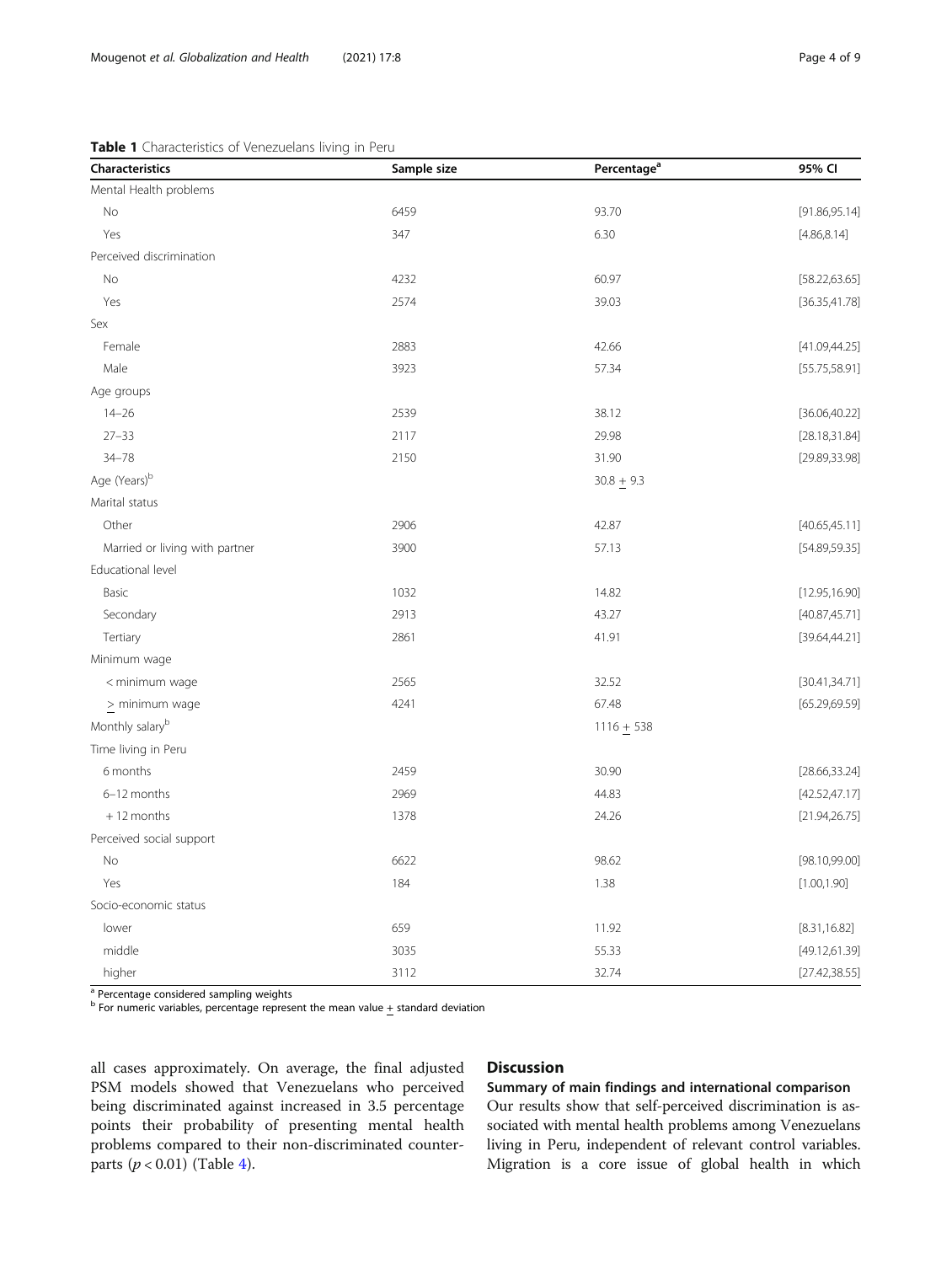| Characteristics                | Non-reported mental health problems |                         |                | Reported mental health problems |                         |                |           |
|--------------------------------|-------------------------------------|-------------------------|----------------|---------------------------------|-------------------------|----------------|-----------|
|                                | Sample size                         | Percentage <sup>a</sup> | 95% CI         | Sample size                     | Percentage <sup>a</sup> | 95% CI         | p-value   |
| Perceived discrimination       |                                     |                         |                |                                 |                         |                |           |
| No                             | 4080                                | 62.39                   | [59.76, 64.95] | 152                             | 39.88                   | [31.86, 48.48] | p < 0.001 |
| Yes                            | 2379                                | 37.61                   | [35.05, 40.24] | 195                             | 60.12                   | [51.52, 68.14] |           |
| Sex                            |                                     |                         |                |                                 |                         |                |           |
| Female                         | 2687                                | 41.50                   | [39.74, 43.29] | 196                             | 59.93                   | [51.55, 67.76] | p < 0.001 |
| Male                           | 3772                                | 58.50                   | [56.71, 60.26] | 151                             | 40.07                   | [32.24, 48.45] |           |
| Age groups                     |                                     |                         |                |                                 |                         |                |           |
| $14 - 26$                      | 2402                                | 38.07                   | [35.89,40.30]  | 137                             | 38.86                   | [32.85, 45.24] | 0.542     |
| $27 - 33$                      | 2021                                | 30.19                   | [28.37, 32.09] | 96                              | 26.78                   | [20.77, 33.79] |           |
| $34 - 78$                      | 2036                                | 31.73                   | [29.63, 33.92] | 114                             | 34.35                   | [28.84, 40.32] |           |
| Marital status                 |                                     |                         |                |                                 |                         |                |           |
| Other                          | 2740                                | 42.53                   | [40.24, 44.85] | 166                             | 47.85                   | [40.99, 54.79] | 0.147     |
| Married or living with partner | 3719                                | 57.47                   | [55.15, 59.76] | 181                             | 52.15                   | [45.21, 59.01] |           |
| Educational level              |                                     |                         |                |                                 |                         |                |           |
| Basic                          | 983                                 | 14.68                   | [12.79, 16.79] | 49                              | 16.85                   | [12.29, 22.65] | 0.665     |
| Secondary                      | 2769                                | 43.45                   | [41.01, 45.93] | 144                             | 40.65                   | [32.10,49.80]  |           |
| Tertiary                       | 2707                                | 41.87                   | [39.55, 44.22] | 154                             | 42.51                   | [34.72,50.69]  |           |
| Minimum wage                   |                                     |                         |                |                                 |                         |                |           |
| < minimum wage                 | 2441                                | 32.56                   | [30.32, 34.88] | 124                             | 31.95                   | [26.13, 38.40] | 0.859     |
| > minimum wage                 | 4018                                | 67.44                   | [65.12, 69.68] | 223                             | 68.05                   | [61.60, 73.87] |           |
| Time living in Peru            |                                     |                         |                |                                 |                         |                |           |
| 6 months                       | 2359                                | 30.95                   | [28.70, 33.29] | 100                             | 30.24                   | [22.47, 39.34] | 0.640     |
| 6-12 months                    | 2802                                | 44.61                   | [42.26,46.99]  | 167                             | 48.05                   | [40.67, 55.52] |           |
| $+12$ months                   | 1298                                | 24.44                   | [22.04, 27.00] | 80                              | 21.70                   | [16.25, 28.36] |           |
| Perceived social support       |                                     |                         |                |                                 |                         |                |           |
| No                             | 6282                                | 98.61                   | [98.06, 99.00] | 340                             | 98.75                   | [96.73, 99.53] | 0.833     |
| Yes                            | 177                                 | 1.39                    | [1.00, 1.94]   | 7                               | 1.25                    | [0.47, 3.27]   |           |
| Socio-economic status          |                                     |                         |                |                                 |                         |                |           |
| lower                          | 643                                 | 12.47                   | [8.68, 17.61]  | 16                              | 3.74                    | [1.74, 7.86]   | 0.054     |
| middle                         | 2872                                | 54.76                   | [48.48, 60.89] | 163                             | 63.87                   | [49.96, 75.79] |           |
| higher                         | 2944                                | 32.77                   | [27.38, 38.65] | 168                             | 32.39                   | [20.98, 46.35] |           |

<span id="page-4-0"></span>Table 2 Characteristics of Venezuelan immigrants by mental health condition

<sup>a</sup> Percentage considered sampling weights

Table 3 Association between self-perceived discrimination and mental health problems

| <b>Characteristics</b>   | Sample size $= 6806$ |              |                 |                               |             |                 |                               |             |         |                 |  |
|--------------------------|----------------------|--------------|-----------------|-------------------------------|-------------|-----------------|-------------------------------|-------------|---------|-----------------|--|
|                          | Crude model          |              |                 | Adjusted model 1 <sup>ª</sup> |             |                 | Adjusted model 2 <sup>b</sup> |             |         |                 |  |
|                          | <b>cOR</b>           | 95% CI       | <i>p</i> -value | aOR                           | 95% CI      | <i>p</i> -value | aOR                           | 95% CI      | margins | <i>p</i> -value |  |
| Perceived discrimination |                      |              |                 |                               |             |                 |                               |             |         |                 |  |
| No                       | Ref.                 |              |                 |                               |             |                 |                               |             |         |                 |  |
| Yes                      | 2.50                 | [1.77, 3.53] | p < 0.001       | 2.35                          | [1.67.3.30] | p < 0.001       | 2.39                          | [1.69.3.37] | 0.050   | p < 0.001       |  |

cOR: crude odds ratio, aOR: adjusted odds ratios, margins: marginal effects <sup>a</sup> Adjusted model 1 included sex, marital status and socio-economic status

b Adjusted model 2 included sex, age groups, marital status, educational level, time living in Peru, perceived social support and socio-economic status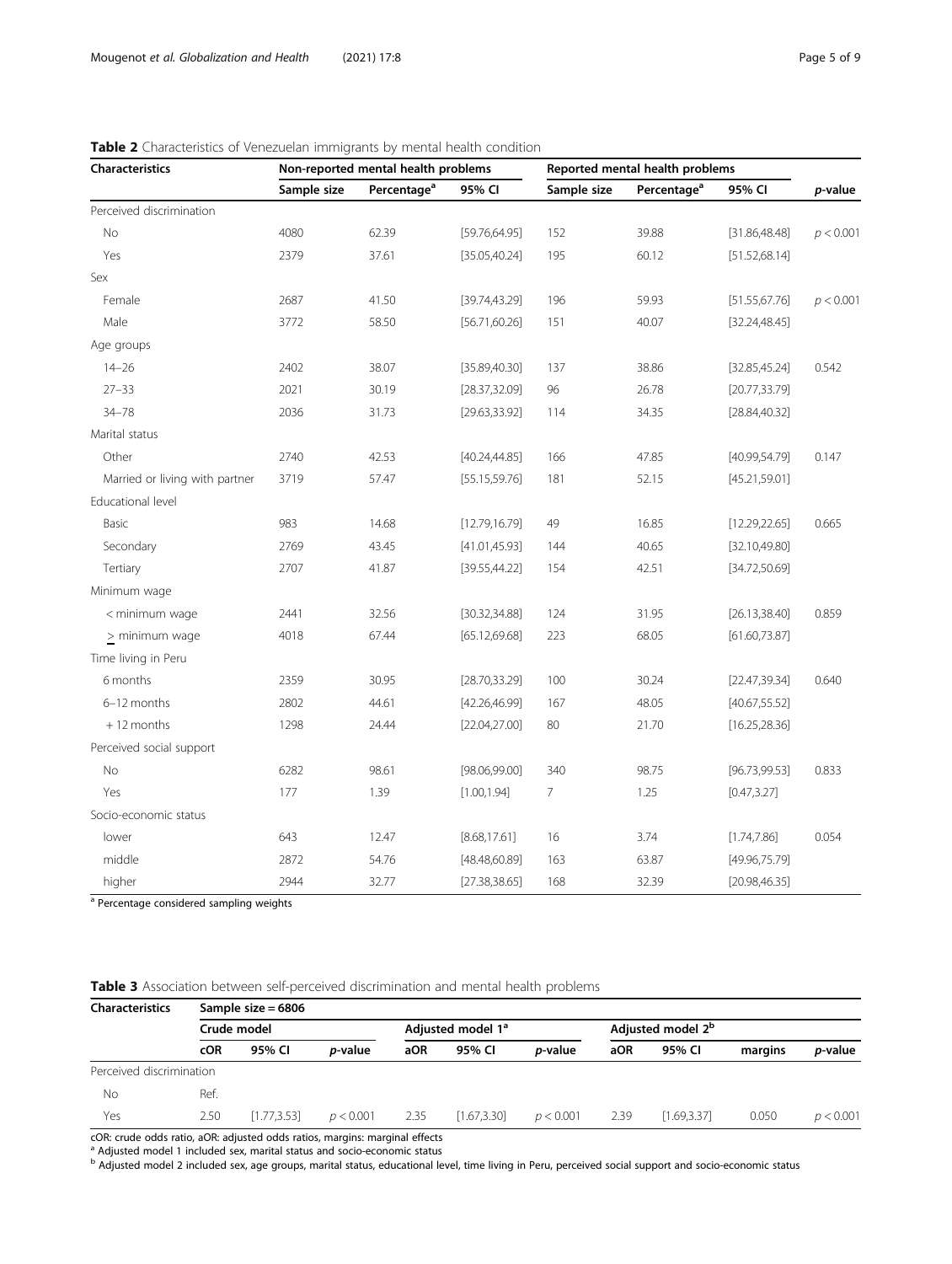| Outcome                | Matching algorithm | Coeff <sup>a</sup> | Bias before matching | Bias after matching | <i>p</i> -value |
|------------------------|--------------------|--------------------|----------------------|---------------------|-----------------|
| Mental health problems | kernel             | 0.038              | 4.887                | .627                | p < 0.001       |
|                        | nearest neighbor   | 0.039              | 4.887                | 0.646               | p < 0.01        |
|                        | 5 nearest neighbor | 0.033              | 4.887                | .604                | p < 0.001       |
|                        | radius             | 0.039              | 4.887                | 0.646               | p < 0.01        |

<span id="page-5-0"></span>Table 4 Effects of self-perceived discrimination on mental health problems

Coeff: estimated coefficient

<sup>a</sup> PSM were adjusted by sex, age groups, marital status, educational level, time living in Peru, perceived social support and socio-economic status

multidisciplinary studies should analyze all phases of the process: before, during and after transit [\[1](#page-7-0), [14,](#page-7-0) [29,](#page-7-0) [30](#page-7-0)]. There is a growing interest in developing research focused on post-migration stressors' psychological effects in the settlement environment, where discrimination has a fundamental role [[4,](#page-7-0) [10,](#page-7-0) [12](#page-7-0)]. Venezuelans face multiple challenges in living and surviving out of their country. Therefore, forced migration has significantly increased in the last two years [\[31,](#page-7-0) [32](#page-7-0)]. That has led to significant consequences on both Venezuela and Latin American countries, including the impacts on health [[31](#page-7-0), [33](#page-7-0)]. The current crisis in Venezuela and the subsequent migration is unprecedented in the region and Peru is a country that has received a significant proportion of Venezuelan migrants [\[7](#page-7-0)]. We found a higher prevalence and a higher probability of presenting mental health problems in Venezuelans with self-perceived discrimination compared to Venezuelans without this perception. Our study constitutes one of the first analysis of this association in Latin America and are relevant to the current geopolitical discussion. They could also be useful in international health policy decision-making processes related to international migration and population health issues.

Our findings are consistent with the literature regarding perceived discrimination, as previous studies found that it is associated with mental health alterations in migrant population. A meta-analytic review concluded that perceived discrimination's pervasiveness has detrimental effects on psychological wellbeing [[34\]](#page-7-0). A study of seven European countries reveal that the migrant population had a higher frequency of depressive symptoms and that discrimination was associated with this outcome [\[17](#page-7-0)]. In Norway, a study found that perceived discrimination was not associated with general health; however, it was associated with higher odds of mental health problems, even after controlling for socio-demographic and psychosocial variables [[35](#page-7-0)]. In England, a study reported that discrimination experiences were associated with common mental disorders; however, magnitudes varied by migration status and race/ethnicity [[18](#page-7-0)]. A Dominican Republic study suggested that perceived discrimination and humiliation contributed to Haitian migrant mental ill-health [\[19](#page-7-0)]. In Brazil, discrimination was associated with posttraumatic stress disorder, anxiety and depression symptoms in Haitian immigrants  $[16]$  $[16]$ . In summary, international evidence suggests that discrimination, as a social stressor, leads to mental health problems in migrant population. This association must be understood in a complex multifactorial context, even more in Latin-America [\[1,](#page-7-0) [9](#page-7-0), [12\]](#page-7-0).

The association between perceived discrimination and mental health problems could be influenced by different mechanisms, including social, psychological, and biological dimensions. First, discrimination has been identified as a post-migration stressor that negatively affects social integration and poor social integration contributes to a higher rate of inequality in mental health disorders [[36,](#page-7-0) [37\]](#page-7-0). Secondly, acculturation stress increases mental health problems in immigrants and discrimination is an essential contributor to this problem [\[3](#page-7-0), [38](#page-7-0), [39](#page-7-0)]. Again, self-esteem has been recognized as an essential mediator over the effect of perceived discrimination on depression, anxiety and psychological wellbeing in migrants [\[5,](#page-7-0) [40](#page-7-0)]. Moreover, perceived discrimination has a direct effect on physical and mental health. Additionally, it indirectly affects stress response levels and health behaviors, conditioned by social support, stigma, and coping style [\[41\]](#page-7-0). Moreover, discrimination induced cortisol dysregulation, especially in immigrants and other racial/ethnic minorities [[42](#page-7-0), [43](#page-7-0)]. This psychobiological stress interacts with dopamine, serotonin and other neurotransmitters produce anxious and depressive symptoms [\[44\]](#page-7-0). Therefore, discrimination can lead to mental health problems via an intricate network of interrelated mechanisms.

## Implications of our findings to policy and practice

The "Venezuelan phenomenon" is complex and challenging. The humanitarian crisis has naturally caused a massive migratory exodus, with varying degrees of receptiveness to immigrants in different countries of the region [[32](#page-7-0)]. According to international evidence available, international migration directly impacts health outcomes in a population and, in turn, on public health policy decisions in each locality [\[3\]](#page-7-0). This process has essential repercussions in Venezuela and neighboring receiving countries, affecting several areas: health, education, labor and others [[31](#page-7-0)–[33\]](#page-7-0). Discrimination has been recognized as a problem that the migrant population in different latitudes must deal with [[4](#page-7-0), [45](#page-7-0)]. Furthermore, deterioration in mental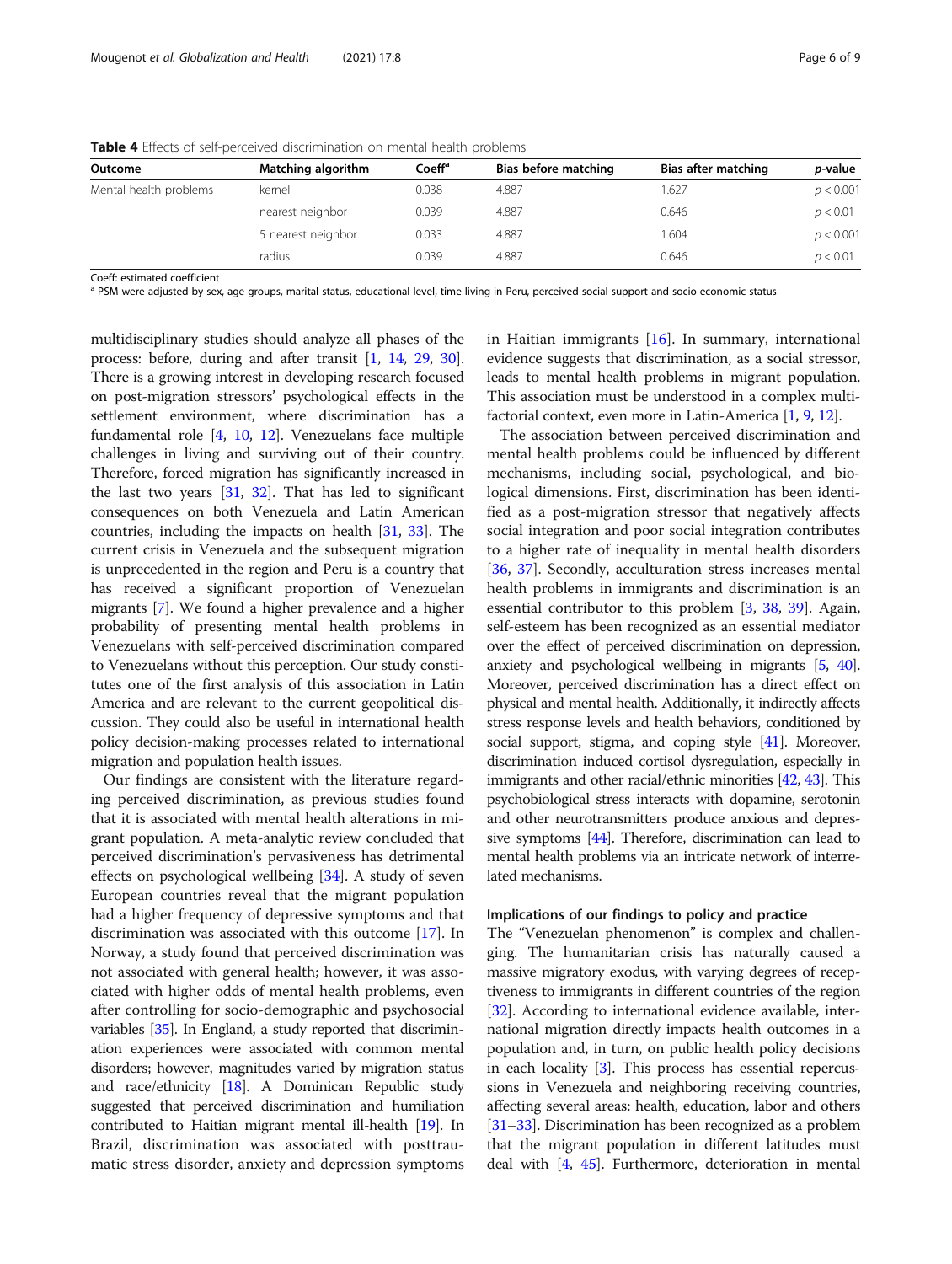<span id="page-6-0"></span>health is a severe issue among migrant populations [[11](#page-7-0)–[13\]](#page-7-0). Hence, discrimination and mental health are essential trace markers of the humanitarian crisis and constitute indicators of a complex interaction between strategies implemented by receiving countries, the reaction of the host society and the immigrants' response.

Approximately one million Venezuelan migrants live in Peru, 88.8% are formal residents or regularization processes for resident status. Most of them constitute an essential flow of human resources (with a high proportion of them with a higher education level) that have been reinserted into the Peruvian labor force (mainly at technical and manual activities) [\[7](#page-7-0)]. Among migrant populations, integration strategies could improve their mental health while increasing the acceptability of diversity, reducing discrimination towards immigrants, thereby contributing to better mental health [[35](#page-7-0), [46\]](#page-7-0). Communitylevel interventions providing immigrants opportunities to increase social networking among members of the same country and those native-born in a host country may be helpful resources for improving mental health among immigrants [\[21,](#page-7-0) [47](#page-8-0)]. It is plausible that one who has a better understanding of the host culture might have inspired opportunities to participate in social activities with host country members, leading to an improved sense of belonging, which are significant predictors of better mental health. All these considerations should be taken by health and social authorities at the national level in countries such as Peru, which are receiving large influxes of migrants, especially from Venezuela.

# Limitations and strengths

Our study has several limitations. First, both mental health problems and perceived discrimination are self-reported, so selection and recall bias may affect outcomes reporting. Although there is controversy about measuring discrimination experiences, self-report is one valid way [[48](#page-8-0)]. Second, we included in our analysis only factors identified in the ENPOVE-2018 survey. Other factors influence the association between perceived discrimination and mental health problems that we have not considered. Third, we do not have information about Venezuelans' mental health problems before they arrived in Peru. Finally, with a cross-sectional survey, we cannot establish a causal effect of discrimination on mental health problems. Despite this, the main strengths of our study are that it is based on an urban nationally representative survey, and, to best of our knowledge, it is the first study that assesses the association between perceived discrimination and mental health problems in Venezuelan immigrants to Peru. Our findings are valuable for policymakers, public health and global health practitioners, as well as health professionals, given the structural and historical challenges of the Peruvian health system.

# **Conclusions**

There is evidence that perceived discrimination is associated with the deterioration of mental health in Venezuelan migrants living in Peru, a complex and under-researched topic. Research related to this problem constitutes a highly relevant tool for health and healthcare decision-making in Latin American countries. Study findings support the call for the urgent health protection of Venezuelan migrants in Peru. This population reports high degrees of selfperceived discrimination and is struggling to maintain their mental health. Future research should continue developing this topic, mainly through a more profound understanding of mental health needs and protective strategies for Venezuelan immigrants, using longitudinal approaches to achieve more robust estimates and understanding of underlying causal mechanisms.

## Supplementary Information

The online version contains supplementary material available at [https://doi.](https://doi.org/10.1186/s12992-020-00655-3) [org/10.1186/s12992-020-00655-3.](https://doi.org/10.1186/s12992-020-00655-3)

Additional file 1: A1 Table. Characteristics of the non-included sample. A2 Table. Unadiusted models for control variables.

#### Abbreviations

ENPOVE: Venezuelan Population Residing in Peru Survey; CI: Confidence intervals; cOR: Crude odds ratios; aOR: Adjusted odds ratios; PSM: Propensity Score Matching

#### Acknowledgments

We are grateful to Karen Carpio for helpful comments and suggestions on draft versions of the paper.

#### Authors' contributions

EA, BM and BC initiated the research concept and wrote the draft manuscript. EMH, EA and BM analyzed the data, presented and interpreted results. EMH, AFM and BC presented the discussion and then reviewed and finalized the manuscript. All authors read and approved the final manuscript.

#### Funding

The authors received no financial support for this study.

#### Availability of data and materials

Our study used information from the public domain ([http://iinei.inei.gob.pe/](http://iinei.inei.gob.pe/microdatos/) [microdatos/\)](http://iinei.inei.gob.pe/microdatos/).

#### Ethics approval and consent to participate

Not applicable.

#### Consent for publication

Not applicable.

#### Competing interests

The authors declare that they have no competing interests.

#### Author details

<sup>1</sup> Centro de Excelencia en Investigaciones Económicas y Sociales en Salud, Universidad San Ignacio de Loyola, Lima, Peru. <sup>2</sup> Facultad de Ciencias Empresariales, Universidad San Ignacio de Loyola, Lima, Peru. <sup>3</sup>Epi-gnosis Solutios, Piura, Peru. <sup>4</sup>Public Health and Infection Research Group, Faculty of Health Sciences, Universidad Tecnológica de Pereira, Pereira, Risaralda, Colombia. <sup>5</sup> Grupo de Investigación Biomedicina, Faculty of Medicine, Fundación Universitaria Autónoma de las Américas, Pereira, Risaralda,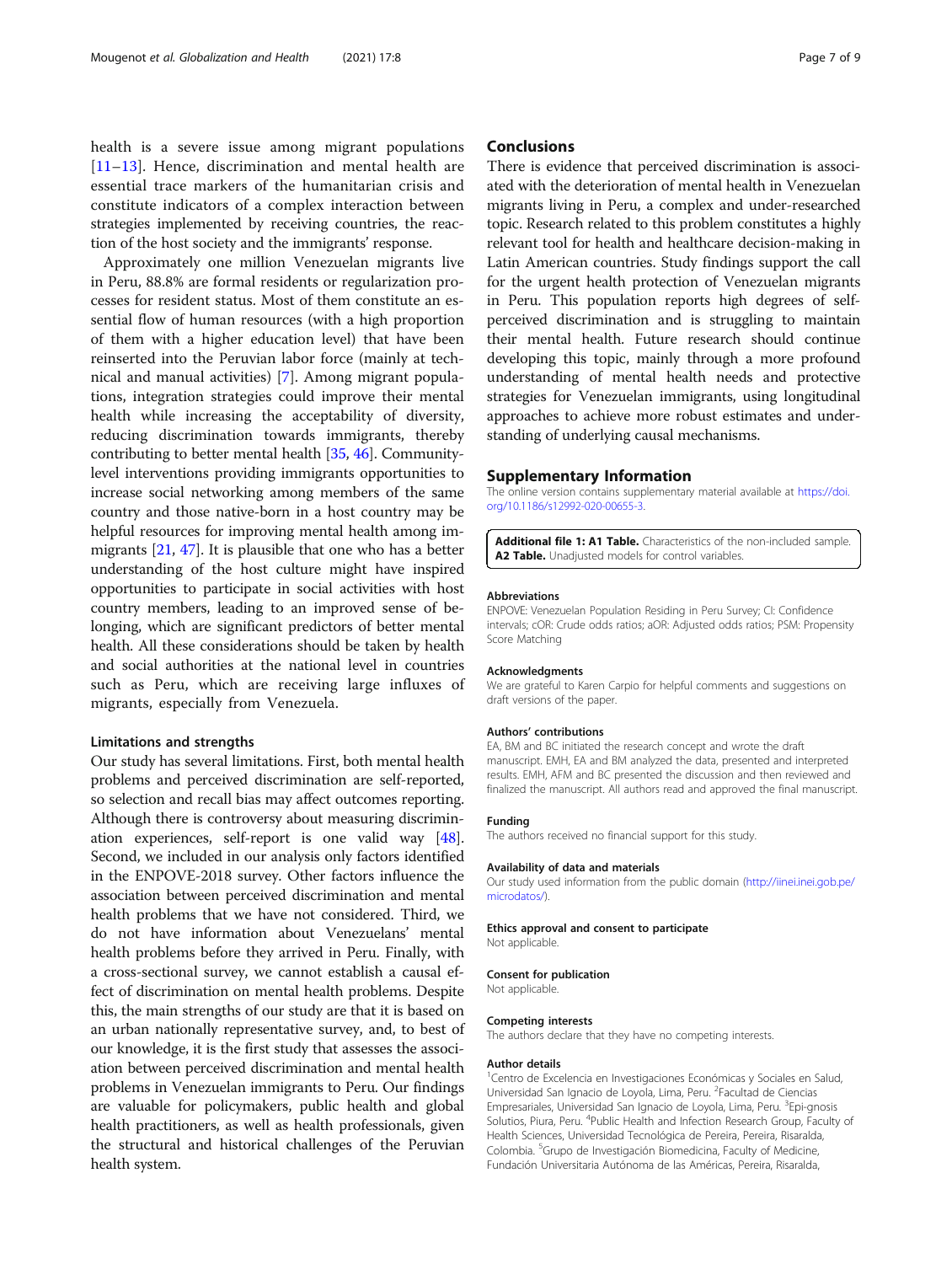<span id="page-7-0"></span>Colombia. <sup>6</sup>Instituto de Ciencias e Innovación en Medicina (ICIM), Facultad de Medicina Clínica Alemana, Universidad del Desarrollo, Santiago, Chile.

#### Received: 28 August 2020 Accepted: 17 December 2020 Published online: 07 January 2021

#### References

- 1. Cabieses B, Bernales M, van der Laat C. Health for all migrants in Latin America and the Caribbean. Lancet Psychiatry. 2016;3:402.
- 2. Wickramage K, Vearey J, Zwi AB, Robinson C, Knipper M. Migration and health: a global public health research priority. BMC Public Health BioMed Central. 2018;18:1–9.
- 3. Cabieses B. La compleja relación entre posición socioeconómica, estatus migratorio y resultados de salud. Value Health Reg Issues. 2014;5:1–6.
- 4. Choi DD, Poertner M, Sambanis N. Parochialism, social norms, and discrimination against immigrants. Proc Natl Acad Sci U S A. 2019;116: 16274–9.
- 5. Urzúa A, Cabrera C, Carvajal CC, Caqueo-Urízar A. The mediating role of self-esteem on the relationship between perceived discrimination and mental health in south American immigrants in Chile. Psychiatry Res. 2019;271:187–94.
- 6. Carroll H, Luzes M, Freier LF, Bird MD. The migration journey and mental health: evidence from Venezuelan forced migration. SSM-Popul Health. 2020;10:100551.
- Mendoza W, Miranda JJ. La inmigración venezolana en el Perú: desafíos y oportunidades desde la perspectiva de la salud. Rev Peru Med Exp Salud Pública. 2019;36:497–503.
- 8. Sánchez Aguilar A. Migraciones Internas en el Perú [Internet]. Organización Internacional para las Migraciones - OIM Lima; 2017 [cited 2019 Sep 6]. Available from: [http://repository.oim.org.co/handle/20.500.11788/1490.](http://repository.oim.org.co/handle/20.500.11788/1490)
- 9. Alegría M, Álvarez K, DiMarzio K. Immigration and mental health. Curr Epidemiol Rep. 2017;4:145–55.
- 10. Meyer SR, Lasater M, Tol WA. Migration and mental health in low- and middle-income countries: a systematic review. Psychiatry. 2017;80:374–81.
- 11. Heeren M, Wittmann L, Ehlert U, Schnyder U, Maier T, Müller J. Psychopathology and resident status - comparing asylum seekers, refugees, illegal migrants, labor migrants, and residents. Compr Psychiatry. 2014;55: 818–25.
- 12. Hynie M. The social determinants of refugee mental health in the postmigration context: a critical review. Can J Psychiatry Rev Can Psychiatr. 2018; 63:297–303.
- 13. Lindert J, von Ehrenstein OS, Priebe S, Mielck A, Brähler E. Depression and anxiety in labor migrants and refugees–a systematic review and metaanalysis. Soc Sci Med. 2009;69:246–57.
- 14. Abubakar I, Aldridge RW, Devakumar D, Orcutt M, Burns R, Barreto ML, et al. The UCL-Lancet Commission on migration and health: the health of a world on the move. Lancet Lond Engl. 2018;392:2606–54.
- 15. Cabieses B, Tunstall H, Pickett KE, Gideon J, et al. Int J Equity Health. 2012; 11:68.
- 16. Brunnet AE, Bolaséll LT, Weber JL, Kristensen CH. Prevalence and factors associated with PTSD, anxiety and depression symptoms in Haitian migrants in southern Brazil. Int J Soc Psychiatry. 2018;64:17–25.
- 17. Gkiouleka A, Avrami L, Kostaki A, Huijts T, Eikemo TA, Stathopoulou T. Depressive symptoms among migrants and non-migrants in Europe: documenting and explaining inequalities in times of socio-economic instability. Eur J Pub Health. 2018;28:54–60.
- 18. Hatch SL, Gazard B, Williams DR, Frissa S, Goodwin L, Hotopf M. Discrimination and common mental disorder among migrant and ethnic groups: findings from a South East London community sample. Soc Psychiatry Psychiatr Epidemiol. 2016;51:689–701.
- 19. Keys HM, Kaiser BN, Foster JW, Burgos Minaya RY, Kohrt BA. Perceived discrimination, humiliation, and mental health: a mixed-methods study among Haitian migrants in the Dominican Republic. Ethn Health. 2015;20: 219–40.
- 20. Mewes R, Asbrock F, Laskawi J. Perceived discrimination and impaired mental health in Turkish immigrants and their descendents in Germany. Compr Psychiatry. 2015;62:42–50.
- 21. Ra CK, Huh J, Finch BK, Cho Y. The impact of perceived discrimination on depressive symptoms and the role of differentiated social support among immigrant populations in South Korea. Int J Equity Health. 2019;18:7.
- 22. StataCorp. Stata 15 Survey Reference Manual [Internet]. College Station, TX: Stata Press; 2017. Available from: [https://www.stata.com/](https://www.stata.com/manuals/svy.pdf) [manuals/svy.pdf](https://www.stata.com/manuals/svy.pdf).
- 23. Rothman KJ, Greenland S, Lash TL. Modern Epidemiology. 3rd ed. Philadelphia, PA, USA: Lippincott Williams and Wilkins; 2008.
- 24. Caliendo M, Kopeinig S. Some practical guidance for the implementation of propensity score matching. J Econ Surv. 2008;22:31–72.
- 25. Dehejia RH, Wahba S. Propensity score-matching methods for nonexperimental causal studies. Rev Econ Stat. 2002;84:151–61.
- 26. Becker SO, Ichino A. Estimation of average treatment effects based on propensity scores. Stata J. 2002;2:358–77.
- 27. Heckman JJ, Ichimura H, Todd PE. Matching as an econometric evaluation estimator: evidence from evaluating a job training programme. Rev Econ Stud. 1997;64:605–54.
- 28. Smith JA, Todd PE. Does matching overcome LaLonde's critique of nonexperimental estimators? J Econom. 2005;125:305–53.
- 29. Wild V, Dawson A. Migration: a core public health ethics issue. Public Health. 2018;158:66–70.
- 30. Larenas D, Cabieses B. Acceso a salud de la población migrante internacional en situación irregular: La respuesta del sector salud en Chile. Cuad Méd Soc. 2018;58:97–108.
- 31. Page KR, Doocy S, Reyna Ganteaume F, Castro JS, Spiegel P, Beyrer C. Venezuela's public health crisis: a regional emergency. Lancet Lond Engl. 2019;393:1254–60.
- 32. Shepherd A. Crisis in Venezuela. BMJ. 2019;364:l1277.
- 33. Rodríguez-Morales AJ, Suárez JA, Risquez A, Cimerman S, Valero-Cedeño N, Cabrera M, et al. In the eye of the storm: infectious disease challenges for border countries receiving Venezuelan migrants. Travel Med Infect Dis. 2019;30:4–6.
- 34. Schmitt MT, Branscombe NR, Postmes T, Garcia A. The consequences of perceived discrimination for psychological well-being: a meta-analytic review. Psychol Bull. 2014;140:921–48.
- 35. Straiton ML, Aambø AK, Johansen R. Perceived discrimination, health and mental health among immigrants in Norway: the role of moderating factors. BMC Public Health. 2019;19:325.
- 36. Chen W, Wu S, Ling L, Renzaho AMN. Impacts of social integration and loneliness on mental health of humanitarian migrants in Australia: evidence from a longitudinal study. Aust N Z J Public Health. 2019;43:46–55.
- 37. Brydsten A, Rostila M, Dunlavy A. Social integration and mental health - a decomposition approach to mental health inequalities between the foreign-born and native-born in Sweden. Int J Equity Health. 2019;18:48.
- 38. Urzúa MA, Heredia BO, Caqueo-Urízar A. Mental health and stress by acculturation in immigrants from South America in northern Chile. Rev Med Chil. 2016;144:563–70.
- 39. Revollo H-W, Qureshi A, Collazos F, Valero S, Casas M. Acculturative stress as a risk factor of depression and anxiety in the Latin American immigrant population. Int Rev Psychiatry Abingdon Engl. 2011;23:84–92.
- 40. Urzúa A, Ferrer R, Godoy N, Leppes F, Trujillo C, Osorio C, et al. The mediating effect of self-esteem on the relationship between perceived discrimination and psychological well-being in immigrants. PLoS One. 2018; 13:e0198413.
- 41. Pascoe EA, Smart RL. Perceived discrimination and health: a meta-analytic review. Psychol Bull. 2009;135:531–54.
- 42. Mewes R, Reich H, Skoluda N, Seele F, Nater UM. Elevated hair cortisol concentrations in recently fled asylum seekers in comparison to permanently settled immigrants and non-immigrants. Transl Psychiatry. 2017;7:e1051.
- 43. Zeiders KH, Hoyt LT, Adam EK. Associations between self-reported discrimination and diurnal cortisol rhythms among young adults: the moderating role of racial-ethnic minority status. Psychoneuroendocrinology. 2014;50:280–8.
- 44. Firk C, Markus CR. Review: serotonin by stress interaction: a susceptibility factor for the development of depression? J Psychopharmacol Oxf Engl. 2007;21:538–44.
- 45. Tahzib F, Davidovitch N, Labonte R. Migration, justice and health: reimagining the earth as one country and humankind its citizens. Public Health. 2019;172:105–7.
- 46. Shields-Zeeman L, Lewis C, Gottlieb L. Social and Mental Health Care Integration: The Leading Edge. JAMA Psychiatry. 2019;76:881–2.